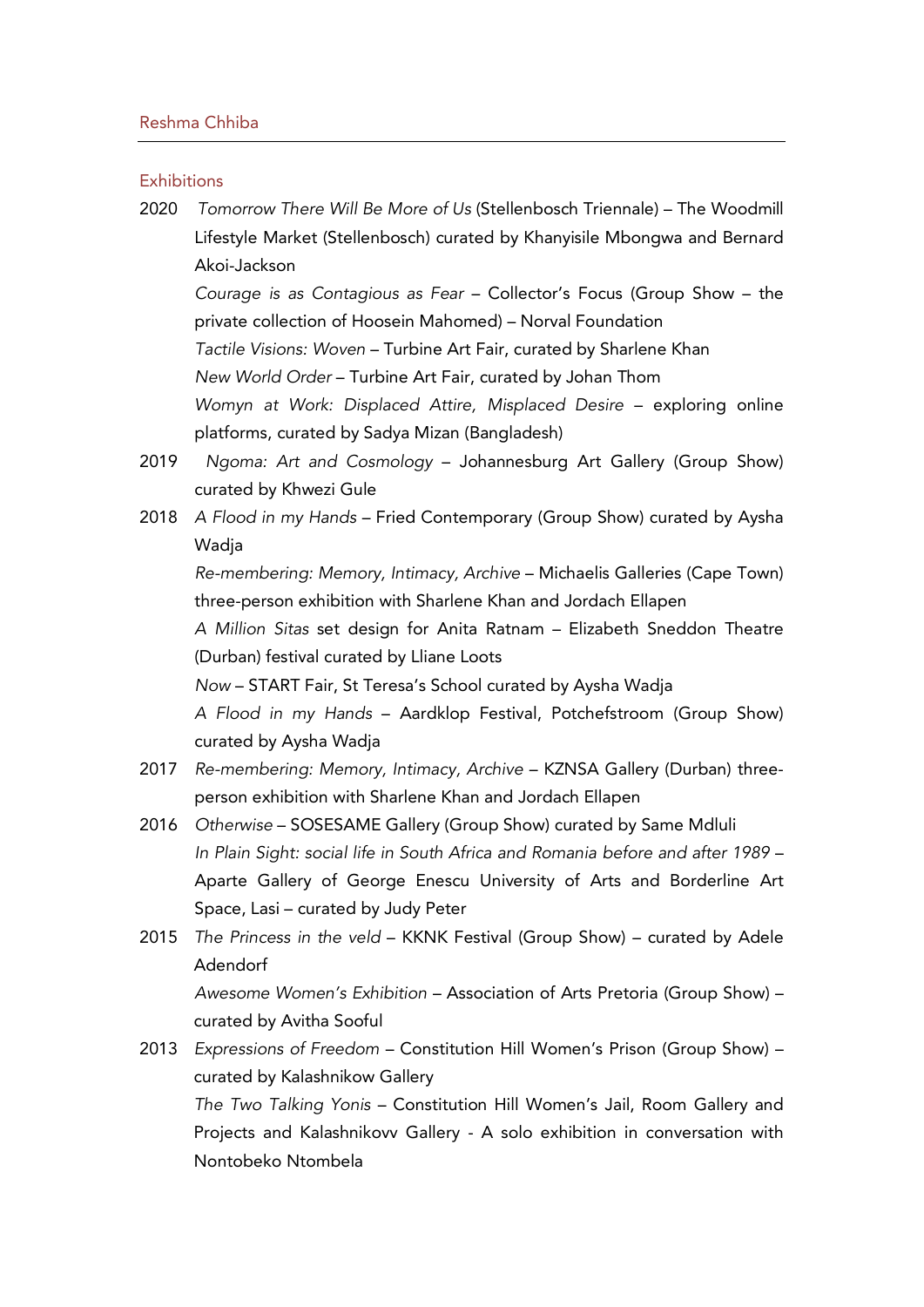- 2012 *[Working Title]* Goodman Cape (Group Show) curated by Prof Federico Freschi *21BF* – Turbine Hall and Bag Factory (Group Show) – curated internally Joburg Art Fair 2012 –Sandton Convention Centre – Bag Factory booth
- 2011 *Alterating Conditions: Performing Performance Art in South Africa* (Group Show)- curated by Claudia Stemberger Samsara – Tatham Art Gallery (Group Show) – curated internally
- 2010 *This is not a Porn Song* Aardklop Festival, Porchestroom (Group show) curated by Paul Bouleatre

*May Contain Nuts* – The Bag Factory (Group show)- curated by Bronwyn Lace

*Samsara* – Durban Art Gallery (Group show)- curated by Jenny Stretton *Cloak and Dagger* (Group Show) – Opening of Cloak and Dagger - curated by Anthea Buys

2009 *Self/ Not Self* – Brodie/Stevenson (Group show) – curated by David Brodie *Thami Mnyele Fine Arts Award* – Coen Scholtz Recreation Centre (Group Show)

*Domestic* - GoetheonMain (Group Show)- curated by Melissa Mboweni and Jacki McInnes

*Sasol New Signatures 2009* – Pretoria Art Museum

- 2008 *Perfect Lovers* Art Extra (Group Show) curated by David Brodie *Joburg Art Fair 2008 (*Sandton Convention Centre) *Dematerialisation of the Art Object* – Johannesburg Art Gallery (Group show)- curated by Clive Kellner *Kali* – Art Extra (solo exhibition, in part fulfilment of MAFA) *Sasol New Signatures 2008* – Pretoria Art Museum
- 2007 *Impossible Monsters* Art Extra (group show) curated by David Brodie
- 2006 *Women: Photography and New Media. Imaging the Self and Body through Portraiture*- Johannesburg Art Gallery (group show)- curated by Jeannine Howse and Amy Watson
- 2005 *Student Exhibition* Getrude Posal Gallery, Wits University. *Metropolis* (work produced in workshop with Jacqueline Hassink) -The Sub Station, Wits University.
- 2004 *Martienssen Prize Exhibition 2004* Getrude Posal Gallery, Wits University (group show)

*Negotiate: intercession* - The Johannesburg Art Gallery (group show) *Fourth Year Final Exhibition* (Assessment) - The Mills, Newtown. (Shared venue with Carla Busutill)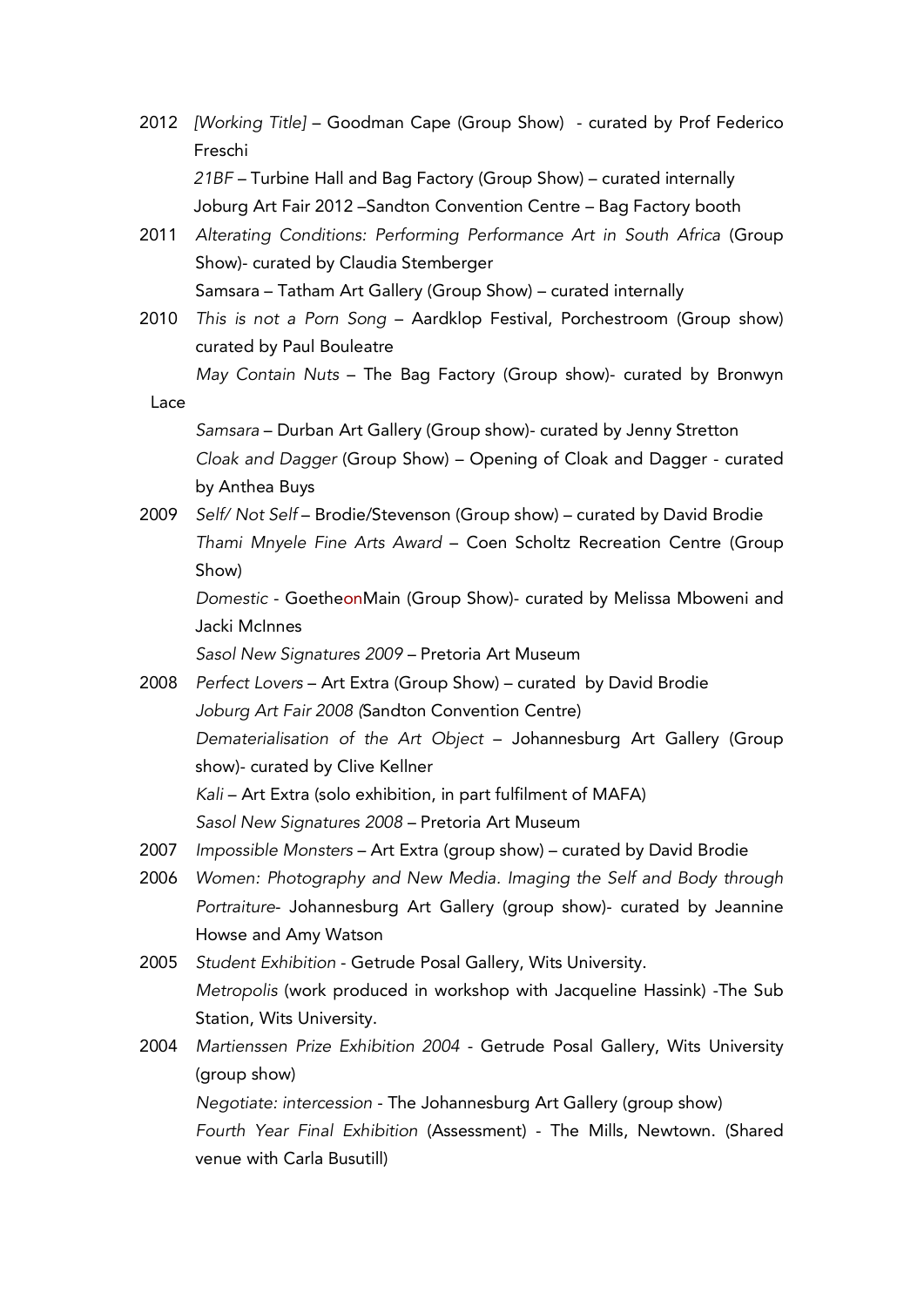- 2003 *Martienssen Prize Exhibition 2003* Getrude Posal Gallery, Wits University (group show) – Joint winner *Choose Your Own* (third year student show) - Getrude Posal Gallery, Wits University (group show)
- 2002 *Annual Student Exhibition* Getrude Posal Gallery, Wits University (group show)

### Dance Choreography and Performance

- 2018 *SHrEe: I am Shakti* an SVN production (Lenasia) *Sati: Shiva's Beloved* – Sarvavidya Dance Ensemble in collaboration with Manesh Maharaj - The Fringe @ Joburg Theatre (Johannesburg)
- 2017 *SHrEe: I am more than just my body* an SVN production (Lenasia) *Tribute: memories of Shiva Padiachi* – an SVN production (Lenasia)
- 2016 *Samyoga: dancing with Shiva Shakti* launched of the Sarvavidya Dance Ensemble - (Johannesburg) *International Bhakti Murugan Conference* (Durban ) *Pancha Bhoota* (Lenasia)
- 2015 *Parinaama | Evolution* an SVN production (Lenasia) *Samyoga: dancing with Shiva Shakti* – an SVN production (Durban)
- 2014 *Dvitiyam/Duality* an SVN production (Lenasia)
- 2013 *Nritya Arpana: an offering of Classical Dance* an SVN production (Lenasia) *Montenegro Dance Festival* – (Montenegro) *Tandava: dancing with Shiva* – an SVN production (Lenasia)
- 2012 *Shakti: The Feminine Force* an SVN production (Lenasia) *One Billion Rising* – short film (Lenasia)

# **Collections**

Johannesburg Art Gallery Nandos UK Art Bank South Africa Murray and Roberts Comair Sasol Standard Bank Gallery Numerous private collections